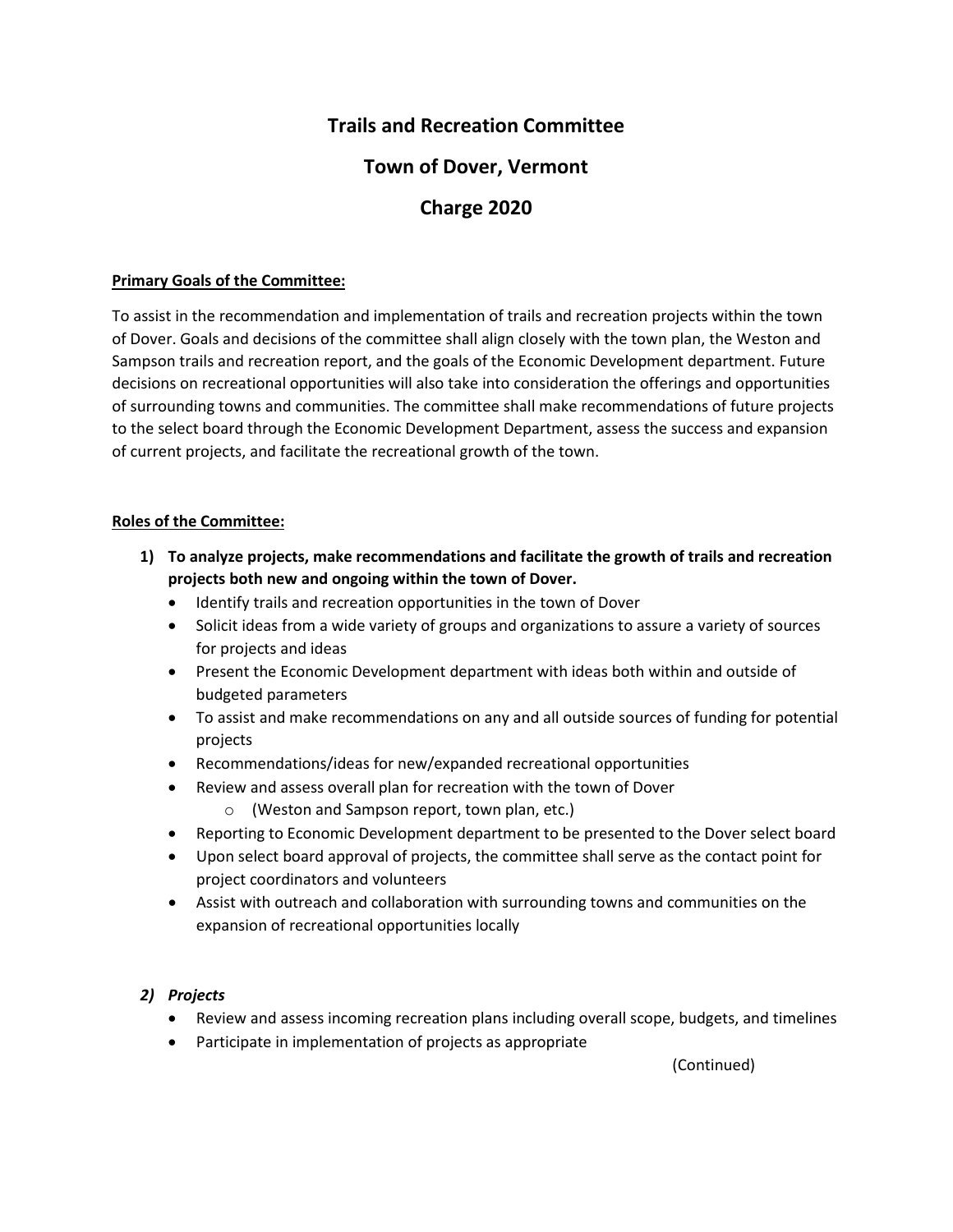## **3) Short Term Goals**

- Assess potential projects for expanded recreation in Dover
- Review/finalize timeline for project implementation
- Voting to approve for recommendation to the select board programs and projects to be implemented in the town of Dover
- Creation of sub-committees or groups to help facilitate project accountability and success if necessary

## **4) Long Term Goals**

- To assess success of implemented projects as it pertains to recreation expansion
- Make additional recommendations based on findings of analysis
- Consider expansion/continuation of projects/types of projects based on findings

### **5) Other Committee Duties**

- Assist in the implementation of projects where appropriate/necessary
- Committee members shall be a public facing and active participant in the future of recreation in the town of Dover
- Have a thorough understanding of the goals of the town as outlined in the town plan and Weston and Sampson trails and recreation report

### **Committee Membership**

- Two (2) adult members of the Dover community
- One (1) youth member of the Dover community (ages 15-18)
- Two (2) Dover business owners
- One (1) representative of Southern Vermont Trails Association
- One (1) representative of the Deerfield Valley Stump Jumpers organization
- One (1) representative of Mount Snow Resort
- One (1) representative of the Dover select board
	- a.) A quorum shall constitute a majority of members of the committee (total TBD). If a vacancy should occur in the membership, a quorum will constitute a majority of the non-vacant seats
	- b.) Upon finalization of the committee, the following positions shall be identified and voted upon in accordance with the wishes of the committee
		- a. Committee Chair
		- b. Committee Vice Chair
		- c. Secretary
	- c.) A seat shall be considered vacant if a member has not attended three (3) consecutive meetings, or does not attend 70% of regularly scheduled or special meetings in a 12-month period.